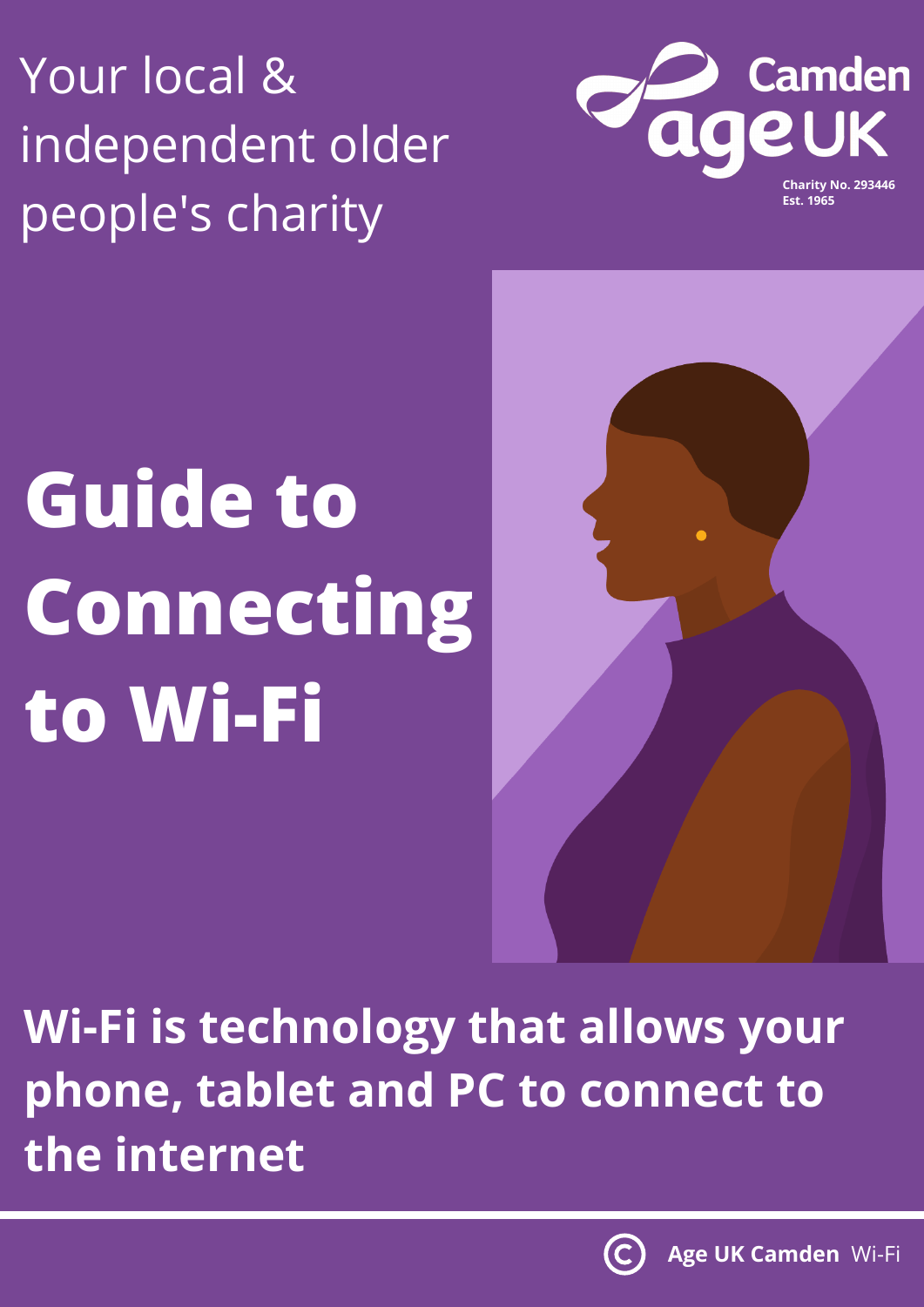## **Connecting to Wi-Fi - iPhone**





name of your Wi-Fi router under 'My Networks', and then click onto it.

|          | Enter the password for "Narnia"                                                                                                                                        |  |
|----------|------------------------------------------------------------------------------------------------------------------------------------------------------------------------|--|
| Cancel   | <b>Enter Password</b>                                                                                                                                                  |  |
|          |                                                                                                                                                                        |  |
| Password |                                                                                                                                                                        |  |
|          | You can also access this Wi-Fi network by bringing your<br>iPhone near any iPhone, iPad or Mac that has connected<br>the composition of the control of the composition |  |

password of your Wi-Fi. Make sure you are very precise when entering it ensuring all upper and lower case letters and numbers are correct.

**5.**

**02-UK** 

If you have successfully connected to your Wi-Fi the above symbol (in the orange circle) should appear.



 $\mathbf{u} \cdot \mathbf{v}$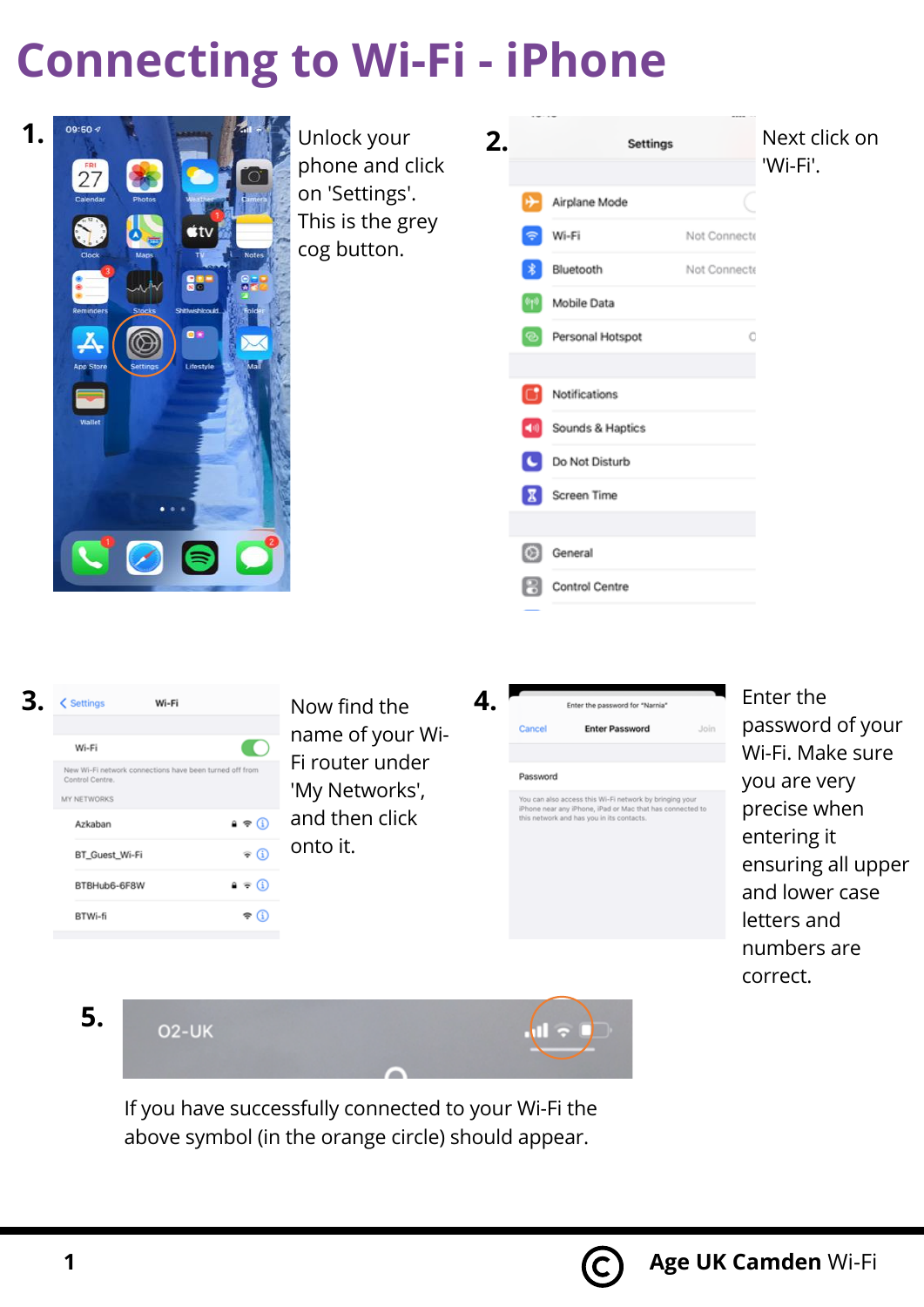## **Connecting to Wi-Fi - Android**





**5.**

**02-UK** 



If you have successfully connect to your Wi-Fi the above symbol (in the orange circle) should appear.